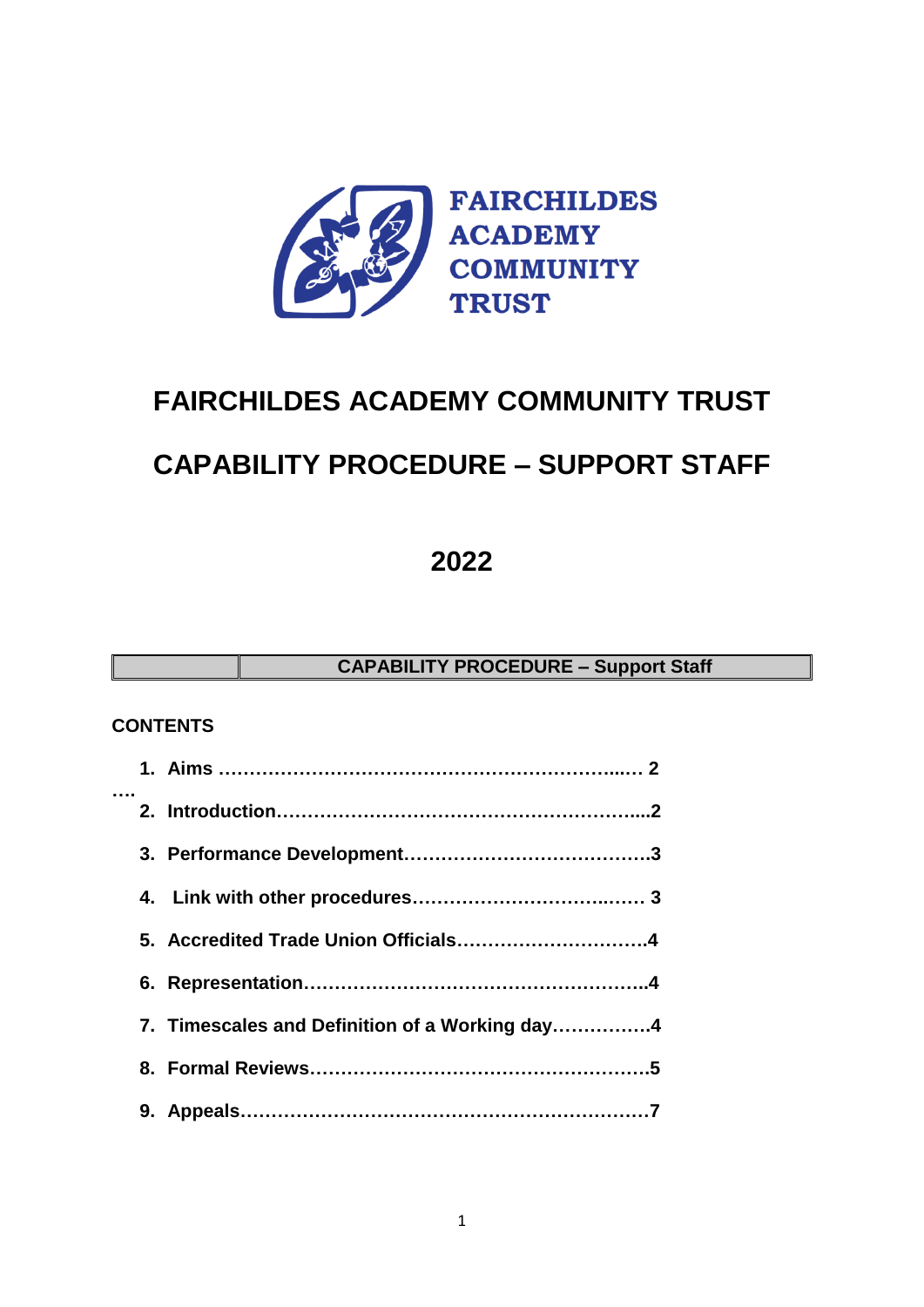# **1. Aims**

1.1 The FACT Board of Trustees has agreed this Policy and as such, it applies to all support staff employed at the Academies within the Trust. This procedure will apply in full to employees on satisfactory completion of their probationary period.

1.2. In some cases, it may be difficult to distinguish between a performance problem caused by lack of capability, negligence or misconduct. If in doubt, advice will be sought from FACT's HR provider.

1.3 For the purpose of this procedure, lack of capability is defined as a situation in which an employee fails consistently to perform his or her duties to a professionally acceptable standard.

1.4 This procedure does not cover the normal day-to-day supervision where a headteacher/line manager may have to counsel, train, appraise or otherwise discuss with an employee instances of poor performance. It is intended to cover those cases where an employee's work performance is below the required standard through lack of capability.

1.5 If an employee commences sick leave whilst subject to the capability procedure the capability procedure will continue unless medical advice reveals an underlying medical condition

in which case the situation will be considered in the light of the facts and circumstances of the particular case.

### **2. Introduction**

2.1 Managing poor work performance is one of the most difficult tasks a manager or supervisor has to tackle, yet it is vital to the success of the schools. Efficiency and service delivery may be affected and safety could be placed at risk by an employee's incompetence or negligence. In addition, relations with the school's stakeholders and members of the community may be affected, or even damaged, where standards are not being met.

2.2 Headteachers and line managers have a responsibility to manage work performance and any problems that arise. These guidelines are designed to give a framework for tackling poor performance with good management practice and by following a defined procedure. The relevant employment legislation and case law have been taken into account in the development of this procedure.

2.3 Addressing poor performance of workers is necessary for the efficient operation of the Trust and the delivery of high quality, value for money services. This procedure:

 Allows headteachers/line managers to address issues of unsatisfactory performance and seek improvements;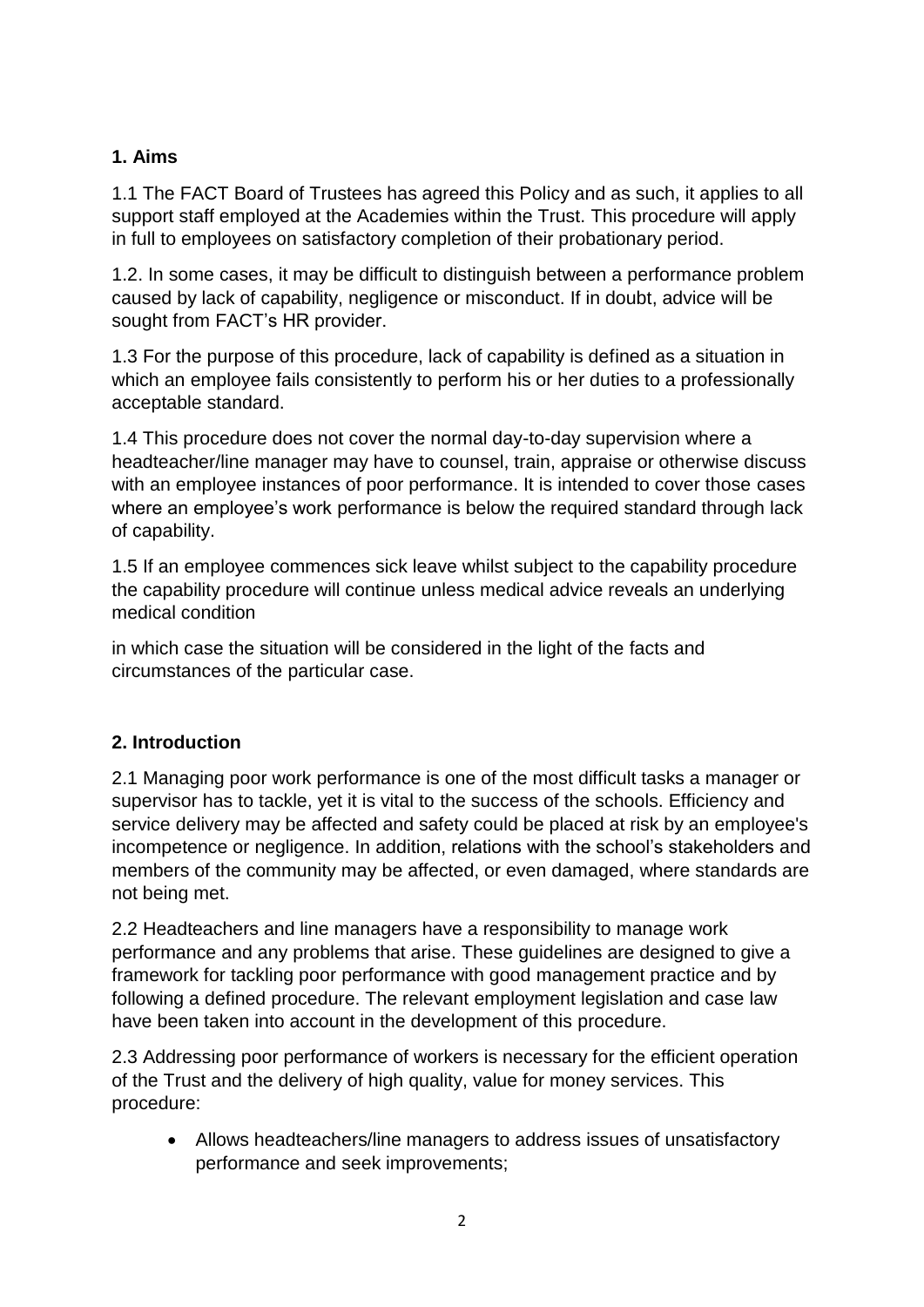- Ensures that employees covered by the procedure are treated fairly and consistently;
- Encourages all employees to achieve and maintain high standards of job performance;
- Supports the delivery of high quality services;
- Helps to safeguard the integrity and good reputation of the school and the Trust.

2.4 If an employee has any difficulty at any stage of the procedure because of a disability, or wishes to inform management of any medical condition they consider relevant, they should discuss the situation with their headteacher/ line manager as soon as possible.

# **3. Performance Development**

3.1 Employee performance should be managed routinely, by appraisals, one-to one meetings, a mid-year review and an annual performance discussion. Initial concerns about performance should be addressed as soon as possible as part of this process, with appropriate support being provided and reasonable timescales given for improvement.

3.2 If performance does not improve to a satisfactory level, this would need to be raised and addressed as soon as possible. Examples of not meeting performance targets will need to be provided and the measures taken to support the employee in improving their performance will need to be demonstrated. The Capability Procedure may be invoked where the employee's performance is unsatisfactory or where there are other performance concerns not related to the objectives.

3.3 When concerns arise in relation to capability that are not related to performance objectives or competencies the procedure may be followed, with new objectives added to the employee's performance objectives in relation to the areas causing concern.

3.4 Where the Capability Procedure is invoked, the normal performance cycle under the appraisal process will be suspended.

### **4. Link with other Procedures**

4.1 Unsatisfactory performance due to sickness or health issues will be addressed under the Sickness procedure. Where poor performance is due to misconduct, the Disciplinary Procedure will apply.

4.2 Grievances raised during the capability process will normally be dealt with as part of this procedure. If the employee raises the complaint only after the capability proceedings have finished and it is on substantial new grounds then it will be necessary for the employee grievance procedure to be completed in full.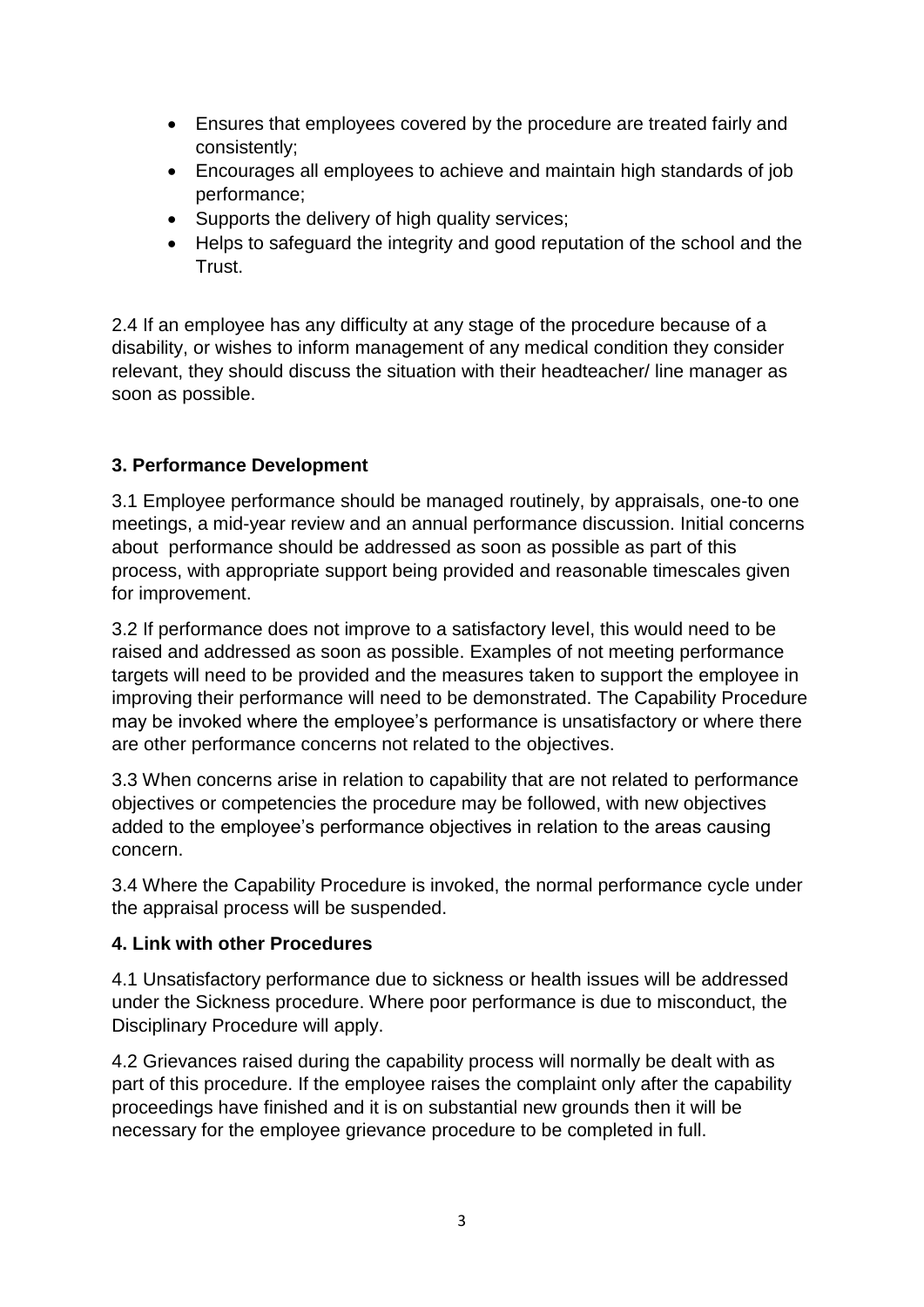# **5. Accredited Trade Union Officials**

Normal performance standards apply to officials' conduct as employees but action under this procedure should not be taken without inviting the involvement of the appropriate professional Trade Union Official or that official's nominated representative.

#### **6. Representation**

6.1 Employees have the right to be accompanied by a certified Trade Union official or a work colleague at all formal meetings of this procedure. Employees are responsible for arranging their own representation. It is suggested that employees who are members of a recognised trade union contact their union representative if subject to action under this procedure.

6.2 Employees may not be represented by a person who may prejudice the fairness of the process or who may have a conflict of interests.

6.3 Employee representatives can address formal meetings and assist employees in presenting their case. However, questions directed at employees should be answered by the employee concerned.

### **7. Timescales and Definition of a Working day**

7.1 For the purposes of the operation of this Support Staff Capability Procedure, timescales are expressed in working days. For term time only support staff a working day should be reckoned as a day that a school is open for pupils. Where capability issues arise just before a school holiday, arrangements to resolve the matter speedily should be discussed between the parties. An intervening school holiday should not of itself be a cause for an undue delay in resolving the matter.

For all year round staff a working day is defined as Monday to Friday calendar days. The following timescales (in working days) should be adhered to:

- Written notice of first formal review meeting 10 working days
- Written notice of final formal meeting  $-10$  \* working days (\*NB this may require longer if the case is complex and involves a substantial volume of paperwork)
- Written notice of outcome of formal meetings and reviews 5 working days
- Written notice of employee's intention to appeal 10 working days following receipt of the decision
- Written notice of appeal hearing 10 working days
- Written notice of outcome of appeal hearing  $-5$  working days

NB Warnings about work performance should be given individually. A general warning given to all employees is of limited weight and limited duration. Warning the employee that their job is at risk is a necessary part of this process. The employee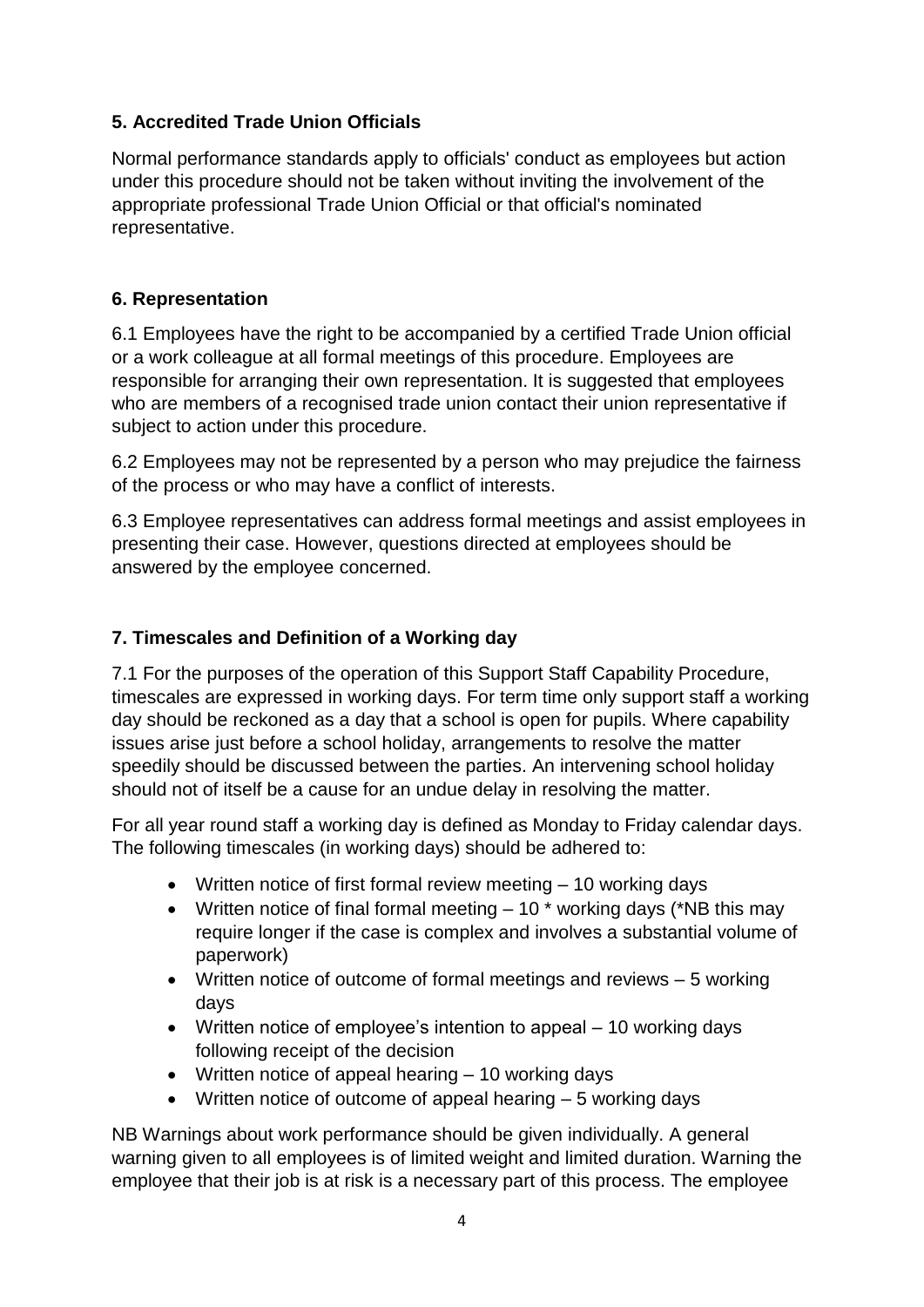must be left in no doubt that unless their work performance improves to the required standard they could be dismissed. The warning is issued by the headteacher/line manager but it is not a disciplinary sanction and cannot be taken into account in any disciplinary matter.

Advice should be sought from FACT's HR provider on this and all other aspects of dealing with an employee's poor performance.

# **8. Formal Reviews**

8.1. At least 10 working days before a formal meeting, the employee will be given, in writing:

- The time date and venue for the meeting;
- The reason for the meeting, including an outline of the concerns and a summary of any action taken to date;
- Copies of any documentation to be relied on at the meeting;
- Notification of his/her right to be represented;
- The opportunity to submit any relevant documents that the employee intends to rely on.

(This must be provided 3 working days prior to the formal meeting.)

8.2 Management will seek a mutually agreeable date and time for formal meetings with the employee's representative where this is known. Where an employee's representative cannot attend at the time proposed for the hearing management will be obliged to postpone the hearing to an alternative time and date suggested by the employee provided that:

a) the alternative time is reasonable; and

b) it falls within the five working days following the day originally proposed in the notice of the hearing. If the employee fails to attend a formal meeting the manager may proceed in the employee's absence.

8.3 Meetings under the formal stages of this procedure will usually be triggered through the appraisal process and associated one-to-one meetings or where there are other performance concerns not related to these processes. In exceptional circumstances, a formal meeting may also be triggered where a serious performance issue arises suddenly e.g. through a disciplinary or complaint investigation.

### 8.4 First Formal Review

8.4.1 A first formal meeting will be held where an employee's performance has been rated unsatisfactory as mentioned in paragraph 3.3 or 3.4.

8.4.2 At the meeting, the headteacher/ line manager will:

 Set out the standards of performance expected of the employee and explain how the employee's performance has fallen short and the impact that this is having on service delivery;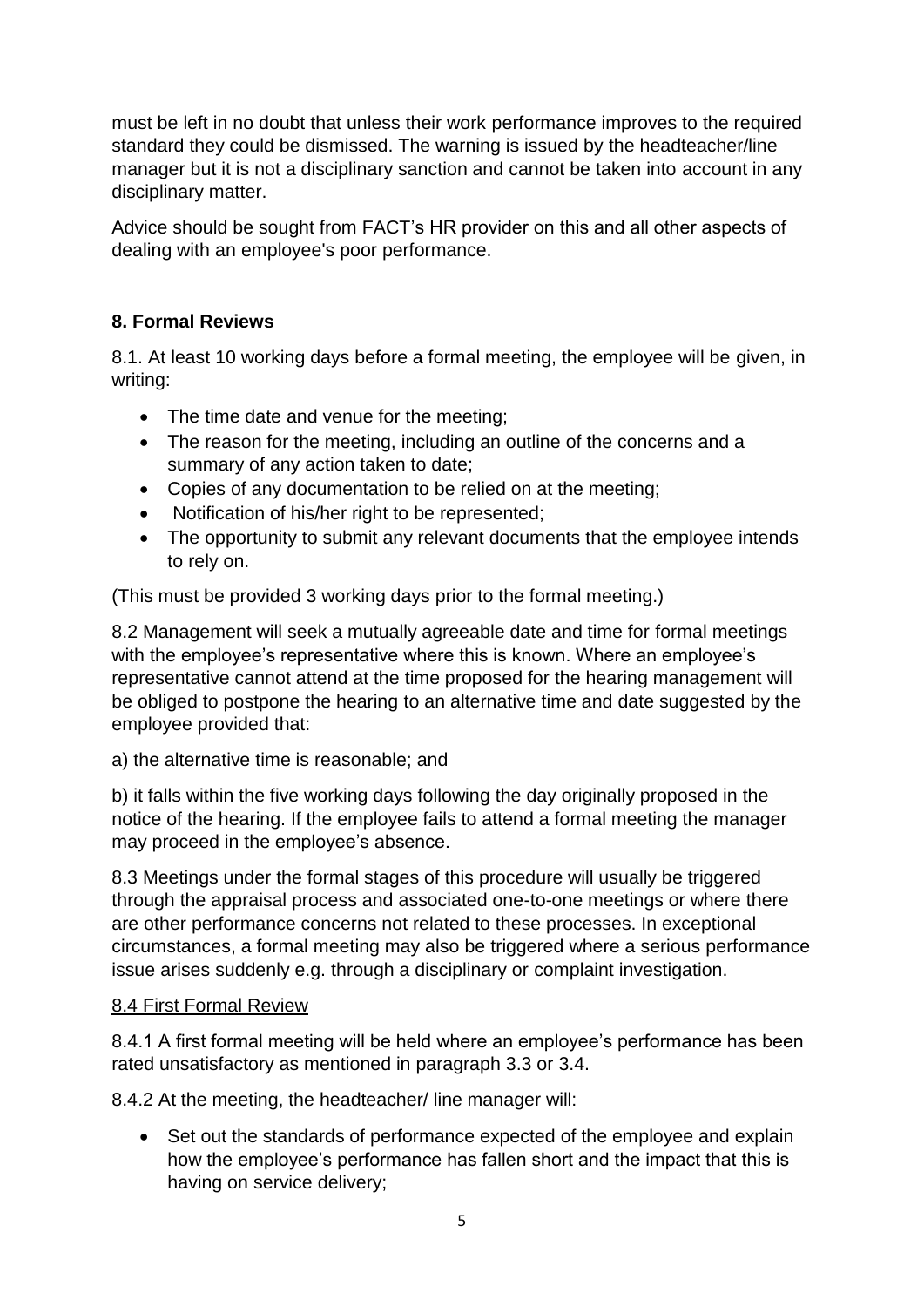- Confirm what action has been taken to date to seek an improvement in performance.
- Invite the employee to explain their side of the situation.

8.4.3 Where a performance concern is confirmed the headteacher/line manager will set a review period and an action plan in discussion, and if possible in agreement, with the employee which details:

- Suitable targets and timescales for an improvement in the employee's performance. Timescales should not normally exceed 3 months or be shorter than 4 weeks;
- Any appropriate measures to assist and support the employee in making the necessary improvement; and
- Inform the employee that a meeting under the Final Formal Review will be arranged if, during or at the end of the review period, the required improvement has not been made;
- Any other action to be taken.

8.4.4 After the meeting the headteacher/line manager will confirm the outcome in writing. Where a performance concern is confirmed, the letter will include a written caution of the possible consequences if performance does not improve to the required level.

8.4.5 The headteacher/line manager will meet with the employee during the review period to monitor progress, advise the employee accordingly and decide whether or not any further support or assistance should be applied.

If, at the end of the review period, there has been a satisfactory improvement in the employee's performance the employee will be advised of this in writing and reminded of the need to sustain the improvement.

### 8.5 Final Formal Review

8.5.1 A final stage meeting will be arranged where:

- Performance has not improved to the headteacher/ line manager's satisfaction following the first formal review, or
- An employee's performance, having improved satisfactorily after the first formal review, later becomes unsatisfactory within the following 12 months.

8.5.2 Meetings at the Final Formal Review will be with a Senior Manager or members of the Academy Committee. A member of staff of FACT's HR provider should be invited to be present at meetings under the final review to give advice on the application of the procedure.

8.5.3 To ensure fairness throughout the procedure, different governors must participate at the formal panel and appeal panel meetings.

8.5.4 The presenting manager (normally the headteacher/ line manager who undertook the review at the First Stage) will be invited to:

• Set out the standards of performance expected of the employee: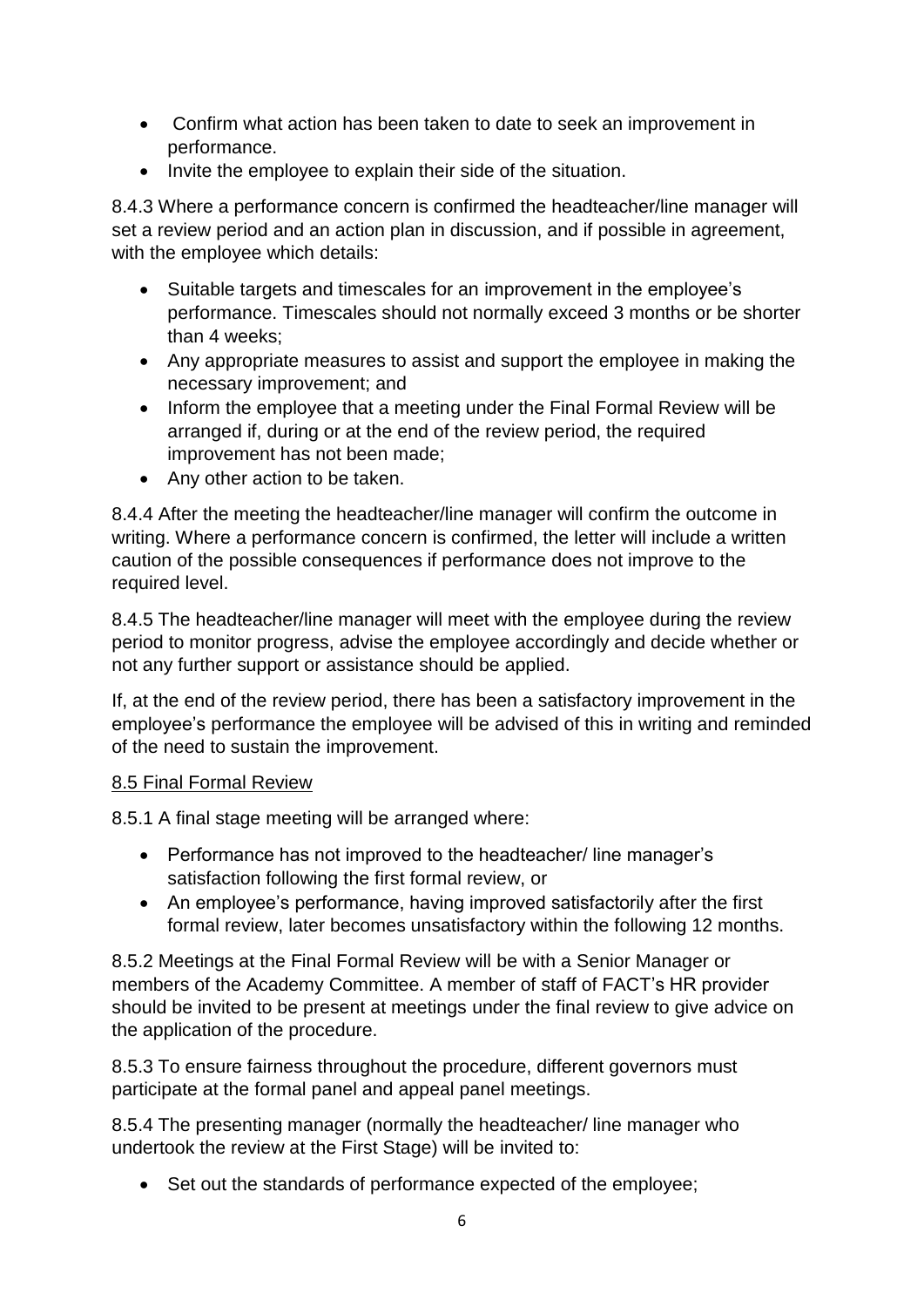- Explain how the employee's performance has fallen short and the impact that this is having on service delivery;
- Explain what action has taken place to allow the employee the chance to improve their performance;
- Give an assessment of the employee's performance following the review;
- Consider any representations made by or on behalf of the employee and any statement of intent they may wish to make about their future performance.

8.5.5 Where it is considered that the employee's performance is unacceptable, that sufficient opportunity to improve has been given, that there is no reasonable likelihood of the required standard of performance being met within a reasonable time, and that adequate warning has been given of the possible consequences, a decision may be made to either redeploy the employee into another suitable job at the same or lower grade or give the employee notice of dismissal. Where the job is of a lower grade, this will be without a salary protection.

8.5.6 Where it is felt that the employee should be given a further opportunity to improve their performance, a final review period may be set. This will be accompanied by a final caution that employment is at risk unless a satisfactory improvement is made. The final review period should not normally last longer than 3 months or be shorter than 4 weeks. If the required improvement is not met, the meeting will be reconvened to consider dismissing the employee on the grounds of capability.

# **9. Appeals**

9.1 Employees may appeal against a decision to:

- Give a formal caution:
- Terminate employment.

9.2 Appeals may only proceed on the following grounds:

a) The proper procedure was not followed in which case the appeal panel will consider whether this materially affected the decision.

b) The decision reached and/or the sanction given was unreasonable considering the information provided.

c) New evidence, which was not reasonably available at the time, has become available.

9.3 Appeals must be submitted in writing within 10 working days, from the date of receiving written confirmation of the outcome and must specify the grounds of appeal.

9.4 Appeals against dismissal or action short of dismissal will be heard by Senior Manager(s) or members of the Academy Committee, who has had no previous involvement in the case. A member of staff of FACT's HR provider should be invited